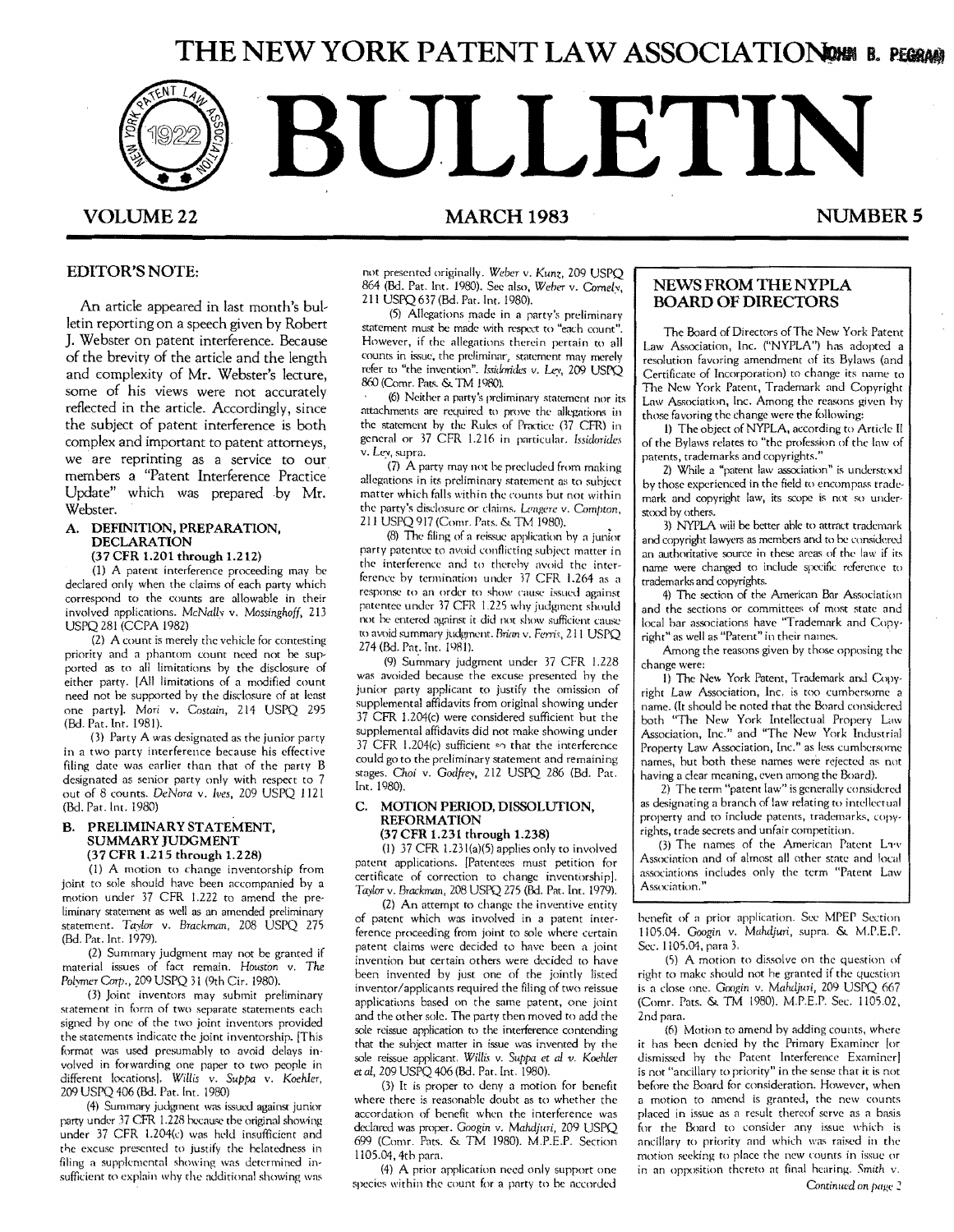#### *Continued* /rom *page 1*

*Havashi,* 209 USPQ 754 (Bd. Pat. Int. 1980).

. (7) A reply to an opposition to a motion to dissolve was treated by the patent interference examiner as a motion to withdraw the motion to dissolve. *Chenot* v. *Piper,* 209 USPQ 862 (Comr. Pats. & TM 1980).

(8) A motion for benefit under 37 CFR 1.231(a) (4)not properly dismissed for failure to comply with 37 CFR 1.231(b). Lev v. *Issidorides*, 209 USPQ 858 (Comr. Pats. & TM 1980).

(9) There is no reconsideration of, or appeal from, a Primary Examiner's decision on a motion under 37 CFR 1.231 - see 37 CFR 1.231(d). Petitions will be considered only on the basis of clear error or abuse of discretion - see 37 CFR 1.244. *Oeh* v. *Forter,* 209 USPQ 118 (Comr. Pats. & 1M *1980); Jadwin* v. *Sadamatsu,* 211 USPQ 349 Comr. Pats. & TM 1979).

(10) Motion to dissolve based on which party to the interference is the prior inventor or whether a party has conceded priority cannot be transmitted to the Primary Examiner for decision since he has no authority to decide those issues. *Morgan* v. *Hirsch,*  210 USPQ 303 (Comr. 1979).

(11) Duty of Patent Interference Examiner is to. determine which motions under 37 CPR 1.231 and papers relating thereto are proper to be transmitted to a Primary Examiner for decision on the merits of the motion. *Morgan* v. *Hirsch,* supra.

(12) Petition to waive the requirement of 37 CFR 1.231(a)(1) which precludes basing motions to dissolve on facts sought to be established by affidavits, declarations or other evidence outside of official records and printed publications is denied. *Nicholas* v. Sayman, 210 USPQ 301 (Comr. Pats. & TM 1979).

(13) A motion to dissolve may be based on an affidavit if the grant of the motion would not result in a rejection based on the affidavit. *Kaufman* v. *DeVito,* 211 USPQ 906 (Comr. Pats. & 1M 1980); *Mamula* v. *Haberman,* 2!0 USPQ 421 (Come. Pats. & TM 1979).

(14) A motion to dissolve brought by patentee with respect to a number if counts on the basis that they are not patentably distinct is improper and not proper to transmit to the primary examiner for decision because of such action were permitted a patentee could remove his claims corresponding to those counts from the interference and avoid cancellation of them under 35 USC 135(a) if final judgment is adverse to the patentee. *Nelson* v. *Drabek,* 212 USPQ 98 (Comr. Pats. & TM 1979).

(15) Motions that are relevant to questions of the parties' relative seniority should be decided by the Primary Examiner even though a motion to dissolve is proper to grant or the interference is to be otherwise dissolved. The rationale of *Furukawa* v. *Garry,* IS! USPQ 110 (Comr. Pats. 1965) which indicates that under certain circumstances, such determinations may be moot, is distinguished in this interference. *Matsuda* v. *Haberman,* 2!0 USPQ 423 (Comr. Pats. & 1M 1979).

(16) Motion to amend brought under 37 CFR 1.231(h) was properly dismissed when the motion to dissolve with respect to which it was brought was dismissed. *Pearson* v. *Wolfe,* 210 USPQ 686 (Comr. Pats. & TM 1979).

(17) Interference will not be dissolved pro forma based on agreement of the parties that a party's disclosure docs not support the full scope of a modified count where the basis of lack of support will not support a rejection of that party's claim corresponding to the modified count. *Pearson* v. *Wolfe,* supra.

(18) Plain import of 37 CFR l.231(c), second sentence, is that the accordation of benefit of a prior application to a party who does not move for it under 37 CFR 1.231(a)(4) and was not accorded benefit when the interference was declared, is prohibited. *Safford* v. *Schaar,* 210 USPQ 273 (Come. Pats. & TM 1979).

(19) Benefit of a prior application accorded in the interference declaration papers is only with respect to counts listed in those declaration papers Benefit with respect to counts sought to he added or substituted must be sought as required hy 37 CFR 1.23I(c). *Safford* v. *Schaar,* supra.

(20) It is improper to substitute a count narrower than' the claim of a patentee which cor-. responds to the existing count. *Jadwin v. Sadamatsu*, 211 USPQ 349 (Comr. Pars. & 1M 1979).

(21) It is improper to amend by substituting or adding six counts, each of which corresponds to a single patent claim and is narrower in scope than the corresponding patent claim was properly dismissed. Neither proposition is proper. Sonnenberg v. Cyba, 211 USPQ 398 (Comr. Pats. & TM 1979).

(22) Motion seeking dismissal of motion to dissolve based on patentability over prior art so that derivation allegation can be resolved and priority decided is improper. Unpatentability is a threshold question, i.e., is fundamental to existence of any question of priority. *Walsh v. Eustace*, 212 USPQ 286 (Ed. Par. Int. 1980).

(23) Motion to dissolve on ground that party cannot make a phantom count is treated as a motion to dissolve on the ground that the party cannot make his claim corresponding to the phantom count where both the count and his claim contain the limitation which he allegedly cannot make. *Olmstock* v. *Krockel,* 212 USPQ 866 (Bd. Pat. Int. 1980).

(24) Motion to dissolve based on unpatentability must be based on a ground which will serve as the basis for rejection of a party's claim corresponding to the count in ex parte prosecution subsequent to dissolution of the interference. *Moncada v. Johnson, 212 USPQ 824 (Comr. Pats.* & TMI980).

(25) Motion to dissolve based on non statutory bar prior art where the dates in a party's preliminary statement antedate the effective date of the prior art, is dismissed. *Moncada* v. *lohnson,* supra.

(26) [f a motion to dissolve based on no interference in fact is granted, i.e. if the parties' claims are patentably distinct, and are otherwise allowable, it is proper for each party to obtain a patent based on its involved claims. *Daniels* v. *Dattm,* 214 USPQ 911 (Bd. Pat. Int. 1982).

(27) It is inappropriate to seek dissolution on the ground that one party to the interference derived the invention in issue from another party to the interference. Such an issue relates to priority and should be addressed to the Board of Patent Interferences. *Hamer* v. *Barron,* 215 USPQ 743 (Comr. Pats. & TM 1981).

(28) Primary Examiner properly considered affidavits and declarations which formed the basis of his decision on the issue of patentable distinctness. *Hester* v. *Allgier,* 215 USPQ 481 (CCPA 1982).

(29) A motion to substitute a number of counts in an interference involving only applications [i.e., no patentee] must demonstrate that the proposed counts could properly issue in separate patents, i.e., that they are patentably distinct from each other. There must be a "de minimis" showing of patentable distinctness contained in the motion before it will be transmitted to the Primary Examiner for a "decision on the merits. *Foulks* v. *Isa,* 214 USPQ 466 (Comr. Pats. & TM 1979).

(30) Motion to amend by adding new counts must demonstrate the patentability of the subject matter to all parties in whose applications the proposed counts did not originate. This means that if there are no claims in the application of a nonmoving party corresponding to the proposed counts, the moving party should propose claims in the motion to amend that the other party can support which correspond to the proposed counts. *Foulks* v. *Isa,* supra.

(31) Vagaries of phantom and modified count practice are such that parties should be liberally permitted to correct errors and deficiencies in

motions under 37 CPR 1.231 and related papers that result from a failure to comply with the requirements of that practice. *Foulks* v. *lsa,* 214 USPQ 460 ' (Comr. Pats. & TM 1979).

(32) A contingent motion to dissolve alleging unpatentahility over prior art of a proposed count is proper to be transmitted to Primary Examiner for decision where the effective date of the prior art referfence on which the motion is based is not antedated by an affidavit or declaration under 37 CPR 131 or its equivalent presented to show that opposing party completed the invention in issue in this country prior to the effective date of the prior art. *Amoss* v. Fujino, 214 USPQ 468 (Comr. Pats. & 1M 1980).

Statement in opposition to motion to dissolve that opposer completed the invention in the U.S. prior to the effective date of the prior art on which the motion is based is sufficient to permit opposer to file affidavit to swear behind the art under the circumstances of this case. Amoss v. Fajino, supra.

#### D. MISCELLANEOUS PROVISIONS (37 CPR 1.242 through 1.248)

(1) The Commissioner of Patents and Trademarks has the authority to settle how a Patent Interference Examiner should handle a request for extension of time when both the request and an alleged agreement of the parties regarding the extension are before the Examiner. *Morris* v. *Diamond,* 208 USPQ 202 (CCPA 1980). '

(2) Notwithstanding the clear statement in the last sentence of 37 CFR 1.287(c), parties in interference cases continue to seek review by the Commissioner of orders of the Board denying additional discovery. Review of an order denying additional discovery can be had along with judicial review of a decision on the question of priority. Accordingly, a party to an interference case should not file a petition to the Commissioner seeking review of an interlocutory order of the board denying additional discovery. The filing of such a petition only serves to delay the ultimate disposition of interferences on the merits. *Price* v. *Folsom et ai,* 208 USPQ 56 (Comr. Pats. & TM 1980).

(3) Copies of various papers previously filed in the interference are attached to a petition to the Commissioner and the opposition thereto. Such copies are neither required nor desired, as the original papers are available to the person decising the petition. Since they serve no useful purpose and unnecessarily increase the size of the file, their submission is discouraged. Chenot v. Piper, 209 USPQ 862 (Comr. Pats. & 1M 1980); *Safford* v. *Schaar,* 210 USPQ 273 (Comr. Pats. & 1M 1979).

(4) A reply to an opposition to a petition. to the Commissioner is given no consideration pursuant to Commissioner's Notice of November 9, 1976, 953 O.G. 2, since 37 CFR 1.244 does not provide for such replies. *Ley* v. *lssidorides,* 209 USPQ 858 (Comr. Pats. & TM 1980).

(5) An extension of time to serve a preliminary statement on the other party to the interference did not amount to a waiver of the rule but, in any event, a Patent Interference Examiner has the authority to waive a requirement to serve any particular paper under particular circumstances presented as per 37 CFR 1.247. *Langere* v. Compton, 211 USPQ 917 (Comr. Pats. & 1M 1980).

(6) Petition the Commissioner was the correct approach here by petitioner since the Board, could not waive the requirements of the rules. The Commissioner permitted the petitioner to have his testimony considered by giving him time to have it properly signed before the officer in whose presence it was taken and then filed with the *Wentworth* v. *Schena,*  212 USPQ 231 (Comr. Pats. & TM 1980).

(7) A reply to an opposition to a request for reconsideration of decision pursuant to 37 CPR 1.243(a) is given no consideration since it is not provided for in the rules of practice and pursuant to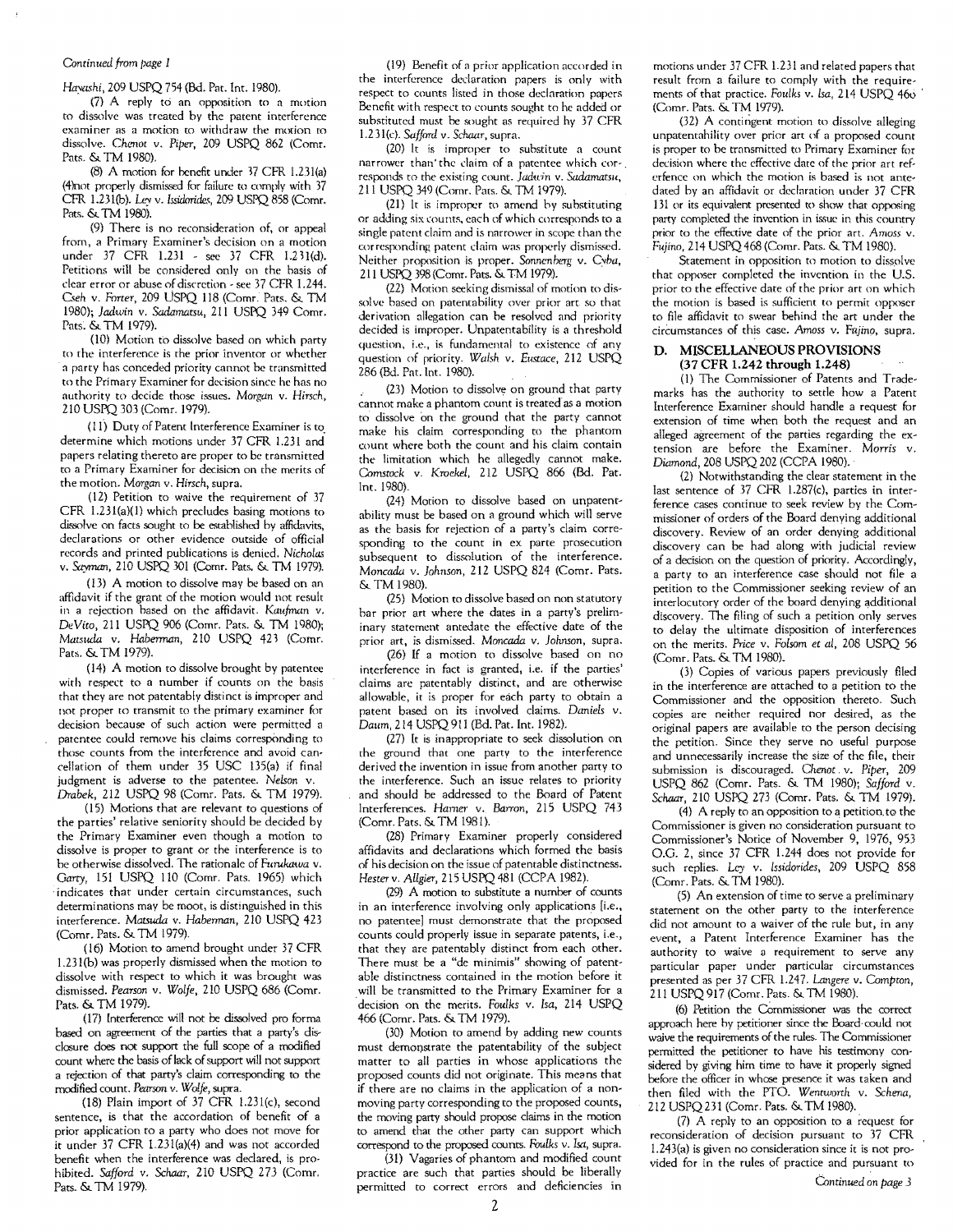### *Continued from page 2*

37 CFR Commissioner's Notice of November 9, 1976, 953 0.0. 2. *Safford* v. *Schaar,* 211 USPQ 295 <sup>I</sup> (Comr. Pats. & TM 1979); Dreikom v. Barlow, *214*  USPQ 632 (Comr. Pats. & TM 1981).

(8) It is not the practice to hold oral hearings on petitions, and no reason is found for departing from the established practice in this case. Walsh v. Fustace, 212 USPQ 285 (Comr. Pats. & TM 1980).

(9) Board of Patent Interferences has no authority to dissolve and reinstitute interference. Its jurisdiction is limited under 35 USC 135(a), to determine question of priority or matters that have been determined to be ancillary to priority. *Beale* v. *Schuman, 212 USPQ 291 (Bd. Pat. Int. 1980).* 

(10) The PTO is merely the repository for copies of agreements filed under  $35 \text{ USC}$  135(c) and do not undertake to rule on whether the statute requires that a particular agreement be filed. Only concern of the PTO is if copy filed with it is within the time limit prescribed by the scatute. *Nelson*  v. *Bawler,* 212 USPQ 760 (Bd. Pat. Int. 1981).

#### **E.** TRIAL

#### (37 CFR 1.251 through 1.259)

(1) The provision of supplemental briefs is within the discretion of the Board of Patent Interferences and will not be considered unless they have been approved by the Board. *Willis* v. *Suppa et*  al v. *Koehler et ai,* 209 USPQ 406 (Bd. Pat. Int. 1980).

(2) The issue of whether an inventor has failed to disclose in his application for a patent the best mode contemplated by him for practicing his invention as required by 35 USC 112, first paragraph, presents an issue which is ancillary to priority and is within the jurisdiction of the board and this court to determine. When raised by a party it must be resolved before the issue of priority is addressed. *Tofe* v. *Winchell,* 645 F2d 58, 209 USPQ 379 (CCPA 1981).

(3) We hold that the issue of whether species count 2 is patentably distinct from genus count 1, although arising from the addition of count 2 {added to the interference by the Primary Examiner on his own motion] is ancillary to priority. To the extent that *Ootfredsen* v. *Banner* [598 F2d 589, 202 USPQ 7 (CCPA 1979)] conflicts with this holding, it is overruled. *Hester* v. *Allgeier,* 646 F2d 513, 209 USPQ 370 (CCPA 1981).

(4) A motion to amend by adding counts, when denied by a Primary Examiner, is not ancillary to priority in the sense that it is not before the Board of Patent Interferences for consideration. However, when such a motion is granted, new counts are placed in issue and any matters which arc ancillary to priority and were raised in connection with the motion (including the opposition to the motion) may be reviewed at final hearing. *Smith* v. *Hayashi,* 209 USPQ 754 (Bd. Pat. Int. 1980); *Mori* v. *Costain,*  214 USPQ295 (Bd. Pat. Int. 1981).

(5) Since party A has been accorded an earlier filing date than party B as to all but one count, party A is presumed to be the first inventor of the subject matter of those counts, under 37 CFR 1.257(a); however, for procedural purposes they are designated the junior party since they do not have the earlier filing date as to all the counts. *DeNora v./ves,* 209 USPQ 1121 (Bd. Pat. Int. 1980).

(6) Whether or not a party may establish prior invention based on work which falls within the counts, but not within his disclosure and/or claims, seems to be somewhat of an open question at this time and is not so well settled to preclude a party on that ground alone from asserting it in an amended preliminary statement. *Langere* v. *Compton,*  211 USPQ917 (Comr. Pats. & TM 1980).

(7) Dismissal of request seeking an order issued prior to final hearing that Board would refuse certain arguments made by opposing party in his brief was proper. It is the longstanding policy of the PTO in

patent interference cases to avoid piecemeal prosecution. Unauthorized delays would result if Board ruled prior co final hearing what arguments be considered at final hearing, as Board would thereby consider the case twice, once to insure that the briefs are in proper form and a second time on the merits. The Board in its discretion may always ask the parties to brief such additional matters as it may deem appropriate. *D'Silva* v. *Drabek,* 211 USPQ 902 (Comr. Pats. & TM 902), *affd wlo pub. op.,*  691 F.2d 513 (CCPA 1982).

(8) Deferral by Commissioner or his representative of three motions which raise issues which are ancillary to priority to final hearing is a decision as to when such a decision on the merits should be made, is solely a matter of timing which does not determine what is admissable, is not logically related to the outcome of a patent interference proceeding and is not ancillary to priority. *Morris* v. *Tegtmeyer,*  2lOUSPQ693 (CCPA 1981).,

(9) 37 CPR 1.253(g), which states that the testimony of any party failing to supply copies thereof as specified may be refused consideration, does not give the Board of Patent Interferences discretionary or waiver authority with regard to 37 CFR 1.271 et seq., which may only be waived by the Commissioner, 37 CPR 1.183. *Seward* v. *Cochran,*  212 USPQ543 (Bd. Pat. Int. 1981).

(10) Senior party, relying solely on the benefit of a foreign filed patent application under 35 USC 119 was assigned only a rebuttal testimony period. No time was assigned for taking testimony-in-chief. Senior party did not ask that a testimony-in-chief time be set for him. However, the senior party took testimony in the form of inter partes tests to show than an oven of his own choosing allegedly built in accordance with the disclosure of his priority document, benefit of which had been accorded to him pursuant to 35 USC 119 inherently satisfied the functional requirements of the counts. Board gave this testimony no weight, concluding that it was testimony-in-chief taken improperly during his rebuttal testimony period. *Osepchuk* v. *Hosokawa,*  212 USPQ827 (Bd. Pat. Int. 1981).

(11) A response to a reply to a request for reconsideration filed pursuant to 37 CFR 1.256(b) will be given no consideration as per the Commissioner's Notice of November 9, 1976, 953 0.0. 2 (Dec. 7, 1976). *Moller* v. *Harding,* 214 USPQ 730 (Bd. Pat. Int. 1982).

A party cannot have a particular issue which is ancillary to priority considered at final hearing where he did not move to dissolve the interference on that ground and did not raise it in his main brief but only raised it in his reply brief, and his reasons why it was not raised earlier are not convincing. New material does not belong in a reply brief. *MoUer* v. Harding, 214 USPQ 730 (Bd. Par. Int. 1982).

A document attached to party's request for reconsideration filed pursuant to 37 CFR 1.256(b) is given no consideration since it was not submitted in accordance with 37 CFR 1.251(b), last sentence, 37 CFR 1.271 or 37 CFR 1.282(a). *Moller* v. *Harding,* 214 USPQ 730 (Bd. Pat. Int. 1982).

(12) Question of derivation is one of priority and where parties are involved in a patent interference proceeding and the derivation alleged is of the subject matter in issue by one party from another parry, exclusive jurisdiction to decide that issue lies with the Board of Patent Interferences. *Hamer* v. *Barron,* 215 USPQ 743 (Comr. Pats. & TM 1981).

(13) A party who filed a preliminary statement alleging dates of invention in the United States prior to the effective filing date of the senior party, even if only with respect to one of the counts, is entitled as a matter of right to have a testimony-inchief period accorded to him. *Boyd* v. *Hounsfield,*  2 IS USPQ 57 (Comr. Pats. & TM 1981).

(14) 37 CFR 1.258(a) limits our jurisdiction to consideration of the issue of priority pursuant to 35 USC 102(g) and to such matters as are ancillary thereto. We are thus proscribed from ruling on such

"other matters" which are *not* ancillary to priority and are perforce reluctant to expand our jurisdiction to such matters as are not clearly ancillary to priority. *Magda* v. *Peltzer* v. *Kooi,* 212 USPQ 831 (Bd. Pat. Int. 1980).

### F. TERMINATION

#### (37 CFR l.261 through 37 CFR 1.267)

(I) Termination of patent interference proceeding involving a patent on grounds of common ownership is by judgment, not dissolution. An order to show cause is issued against the junior party since the senior party is presumed to be the first inventor, 37 CFR 1.257(a). The fact that a final hearing has been held and the record is over 2200 pages in length and there are 288 exhibits does not constitute sufficient cause to avoid the issuance of an order to show cause or to continue the interference so that the Board will render a decision on priority. The showing is not so extraordinary so as to justify suspension Or waiver of 37 CFR 1.201(c). *Morehouse*  v. *Armbruster,* 209 USPQ 514 (Comr. Pats. & TM 1980).

(2) A patent was issued ro junior party in this interference atter termination of previous interference between the same parties on, inter, alia, claims which were not patentably distinct from subject matter of count with respect to which concession of priority was made and judgment rendered in favor of opposing party. Under the circumstances, reinstitution of a second interference between the same parties is warranted despite the provisions of 37 CFR 1.267. *Hirzel* v. Pease, 209 USPQ 582 (Comr. Pats. & TM 1980).

(3) The filing of a reissue application by a patentee who is under an order to show cause issued pursuant to 37 CFR 1.225 why judgment should not be entered against him, does not constitute, per se, good and sufficient cause for withholding the entry of judgment. *Brian* v. *Ferris,* 211 USPQ 274 (Bd. Par. Int. 1981).

(4) Senior party's assignee filed a disclaimer under 35 USC 253 with respect to all claims in the senior party's patent. Dissolution of the interference on that ground, i.e., pursuant to 37 CFR 1.263, was proper. A statutory disclaimer under 35 USC 253 cannot be treated as a disclaimer under 37 CFR  $1.262(a)$  because it was not signed by the inventors in person as required by that rule. Dissolution under 37 CFR 1.263 causes no uncertainty in subsequent ex parte prosecution of Smith's application, Smith being junior party, since the disclaimer removed the claims from the senior party's patent and presumably the patent may be overcome as a reference in the same manner as any orher reference which does not claim the invention. *Smith* v. Bed, 212 USPQ 383 (Comr. Pats. & TM 1981).

(5) Argument that a disclaimer filed by a party to this interference in a separate interference with respect to a count which is alleged to be not patentably distinct from the count in this interference can operate as a disclaimer in this copending inter-' ference is not convincing and we are aware of no authority for that proposition. Magdo v. Peltzer v. *Kooi,* 212 USPQ831 (Bd. Pat. Int. 1980).

(6) An interference proceeding is not terminated under 37 CFR 1.264 unless and until the reissue application is granted. Suspension of interference pending final disposition of the reissue application is normal procedure. However, a suspension is not warranted here since the reissue was filed for purposes other than br terminating the interference as provided by this rule. *Glifberg*, v. Orte, 211 USPQ 900 (Cnmr. Pats. & TM 1980).

#### G. TESTIMONY AND DISCOVERY (37 CFR 1.271 through 1.288)

(1) Since motion for extension of time filed in interference proceeding stated that both parties agreed to extension of time for service of docu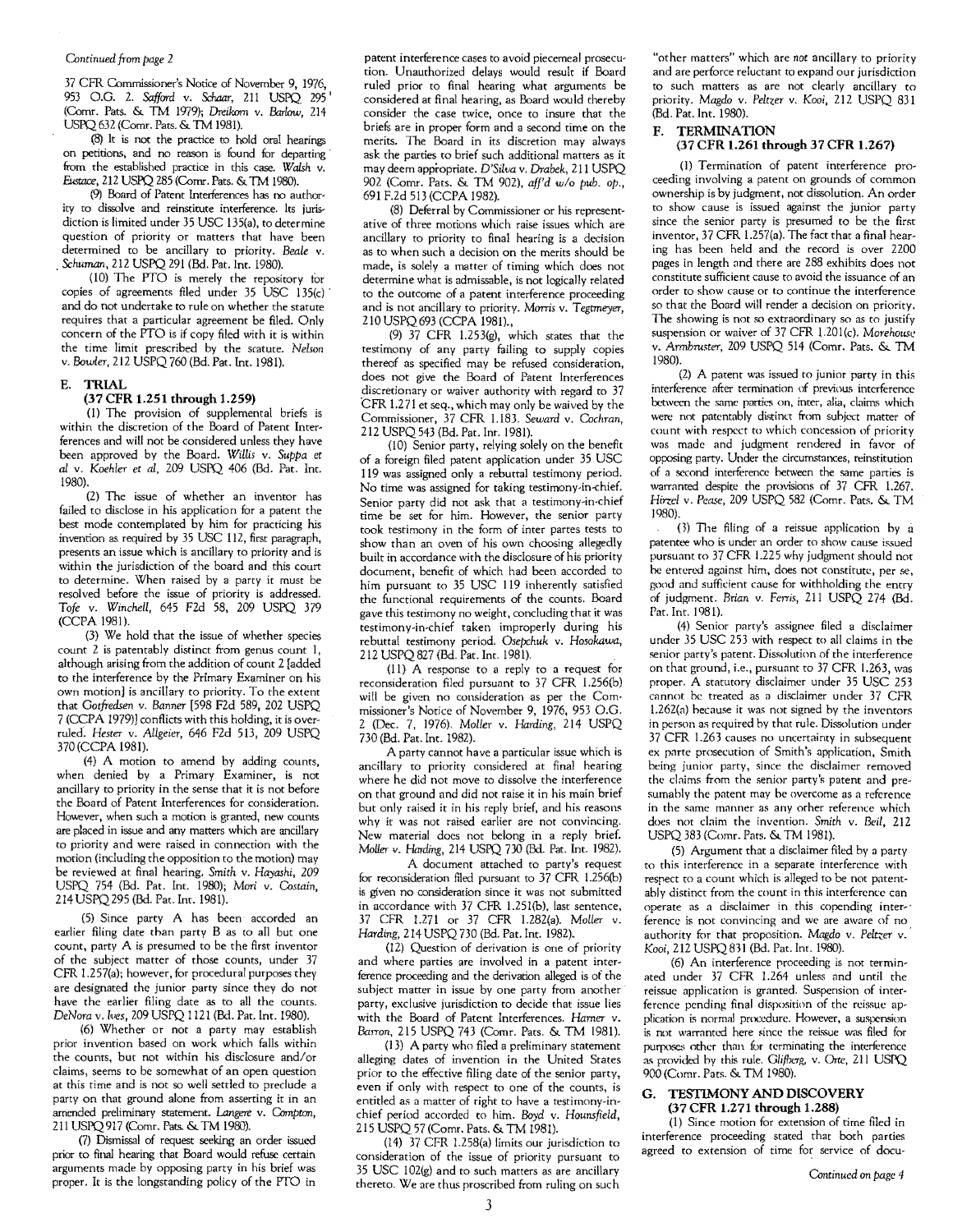ments and lists under 37 CFR 1.287(a), motion was dismissed as moot because the time was extended by reason of the parties' agreement thereto, 37 CFR 1.287(e). Commissioner, by his Deputy, stated that motion should not have been dismissed but should have been granted. Morris v. *Diamond,* 208 USPQ 202 (CCPA 1980).

Commissioner ruled that testimony taken by junior party despite refusal of senior party to attend may be considered unless senior party indicated that he wanted to attend and cross-examine witnesses. In such an event, Bd. was directed to reset testimony times. *Morris* v. *Diamond,* supra.

Senior party has not irreparably lost any rights hy reason of Commissioner having allowed the admission of the junior party's testimony by refusing to suppress it under 37 CFR 1.287(d)(I). The admissibility of this testimony is still appealable to this court after a final decision by the board. *Morris*  v. *Diamond,* supra.

(2) Patent Rule 286 (37 CFR 1.286) provides that the established rules of evidence will be applied strictly in the PTO. *Spaite* v. *Marsh,* 208 USPQ 145 (Ed. Pat. Int. 1981). But see application of the exclusionary powers under 37 CFR 1.286 by the Board disapproved on appeal in *U.S. Dept. of Energy* v. *White,* 210 USPQ 425 (CCPA 1981) at p. 435, with respect to disposition of question of what to do with evidence given by witness present while other witness was testifying.

(3) Motion under 37 CFR 1.287(d)(I) for admission of an exhibit introduced during the taking of deposition by movant of his witness but not timely served on the opposing party under 37 CFR 1.287(a) was granted in this case since little lead time would be required to study the exhibit and the opposing party would not be prejudged by its admission. *Spaite* v. *Marsh,* 208 USPQ 145 (Ed. Pat. Int. 1981).

(4) Second motion for additional discovery under 37 CFR 1.287(c) which was filed after the period for preparation for testimony closed was belated and showing presented to excuse the belatedness was insufficient because movant had access to his opponent's application pursuant to 37 CFR 1.226 when the interference was declared and the motion seeks only discovery of events which occurred during ex parte prosecution of the opponent's involved application. Price v. *Folsom,* 208 USPQ 56 (Comr. Pats. & TM 1980).

(5) Two documentary exhibits which were not served timely under 37 CFR 1.287(a) in response *to* the other party's timely request for such service, and were not made the subject of a motion under 37 CFR 1.287(d)(I) are denied consideration. *Eckels*  v. Brown, 209 USPQ 154 (Bd. Pat. Int. 1980).

An unsigned carhon copy of a document which does not bear the letterhead thereof or date received stamp thereof and has no signature, as does the original document, does not constitute a "copy" of an exhibit within the meaning of 37 CFR 1.287(a)(I)(i). *Eckels* v. *Brown,* supra.

(6) Ordinarily testimony in patent interference cases is hy deposition, 37 CFR 1.272(a). However, if the parties stipulate, they may file testimony in the form of an affidavit hy the wimess, they may stipulate what a particular witness would testify to is called, or they may stipulate the facts in a case. Petitioner suhmitted testimony in the form of 37 CFR 1.272(c) hut submitted declarations, which per se are not authorized under that rule. Petitioner's declarations were also prepared prior to the commencement of the testimony period accorded him, which period commences the day after the period of preparation of testimony closes. *DiGiulio* v. *Murty,* 209 USPQ 40.3 (Comr. Pats. & TM 1980).

Petitioner's declarations cannot be introduced pursuant to 37 CFR 1.272(c) ahsent stipulation hv all parties to the interference that they **cOllstitute what a particular witness or witnesses**  would testify to if called. *DiGiulo* v. *Murty,* supra.

(7) Board of Patent Interferences was justified in refusing to reopen the testimony periods as longstanding, well established conditions required to be met in order to obtain reopening are not met by petitioner. However, this is an extraordinary situation where testimony relates to subject matter within the scope of a phantom count but which falls outside the scope of the disclosure of the patent and the claim of the patent corresponding thereto, and Bd. is directed to reopen the testimony period. *Jacob* v. Bersin, 210 USPQ 333 (Comr. Pats. & TM 1980).

(8) Parties to this interference agreed, on the record, to exchange evidence between themselves and, if they could not agree on the issue of priority, to submit the evidence exchanged among themselves by the date set therefor to the Board for decision, the decision of the Board to be accepted as final and each party waived any and all rights of appeal, but did remain the right to request reconsideration. Junior party failed to timely file in the PTO the evidence which he had exchangec' with the senior party by the date they had agreed to on the record but attempted to file material which did not come within the exchanged evidence. Board issued judgment against Goodsell for failure to file a properly stipulated evidentiary record by the date set therefor. Junior party (Goodsell) by appealing to the CCPA was held bound by the record in the PTO and thereby had, in effect, stipulated dismissal of the appeal to the CCPA. *Goodsell* v. *Shea,* 210 USPQ 612 (CCPA 1981).

(9) Board of Patent Interferences, stating that it had no power to waive the rules of practice (37 CFR), denied consideration of petitioner's testimony for failure to comply with 37 CFR 1.276(e) as it was not signed by the witness in the presence of the officer who took the testimony and there was no waiver of this requirement on the record hy agreement of the parties. Commissioner, upon petition, permitted petitioner to resubmit the testimony provided that it was properly signed in the presence of officer who took it, allowing 20 days from the date of his decision to permit this to he accomplished. *Wentworth* v. *Schena,* 212 USPQ 231 (Comr. Pats. & TM 1980).

(10) Party who introduced four exhibits into evidence during his rebuttal testimony period, having timely listed and served only two of them under 37 CFR 1.287(a), and who failed to comply with the provisions of 37 CFR 1.287(d)(I) hecause he did not attempt to do so before his rebuttal testimony closed, and therefore did not "promptly" move under 37CFR 1.287(d)(1), may only rely on the two exhibits which were properly served pursuant to 37 CFR 1.287(a). *U.S. Dept. of* Energy v. *White, 210*  USPQ 425 (CCPA 1981,) and see *Moller* v. *Harding,*  214 USPQ 724 (Bd. Pat. Int. 1982).

(II) Junior party was put on notice that he might be accused of suppression and concealment by the brief of the party Wood. The belated attempt by the junior party to introduce evidence to rebut that contention was hrought after final hearing and was properly dismissed as belated. The board will not accept statements in briefs as substitutes for evidence properly adduced pursuant to 37 CFR 1.272, ff. *Klug* v. *Wood,* 212 USPQ 767 (Bel. Pat. Int. 1981).

(12) Affidavits filed under 37 CFR 1.204(c) cannot he used to establish priority absent the consent of the parties. The board correctly gave no consideration to the junior party's preliminary statement and its attachments as part of his proofs of priority. Non-participation by the senior party in the interference does not relieve the junior party of his customary burden of proof to establish priority of invention by a preponderance of the evidence under the established rules of practice. During the depositions the witnesses were asked to affirm the accuracy of their affidavits marked as exhibits hut were not asked to read them into the record. Wiesner v. Weigert, 212 USPQ (CCPA 1981).

(13) Board of Patent Interferences reopened the

testimony period, nunc pro tunc, for one day to permit a paper, which complied with 37 CFR 1.282, to he admitted into evidence. *Magdo* v. Kooi v. *Peltzer,* 212 USPQ 838 (Bd. Pat. Int. 1980).

(14) In order to be entitled to receive service of another party's documents and lists of witnesses and things on which that party intends to rely, a party must request service by the time set hy the PTO or the time which the parties may extend pursuant to 37 CFR 1.287(e). The junior party did not file such a request and therefore is deemed to have waived service under 37 CFR 1.287(a). *Cushman*  v. *Eberle,* 213 USPQ 579 (Bel. Pat. Int. 1981).

Senior party failed to move timely under 37 CFR 1.283 to rely on testimony in a related copending interference and is precluded from doing to inasmuch as the junior party has had no opportunity to recall the witnesses or to otherwise take testimony in rebuttal as provided hy that rule. *Cushman*  v. *Eberle*, supra.

(15) The Court of Customs and Patent Appeals will not ignore file histories of patent applications or a patent which are involved in an interference on appeal hefore it simply because those files have not been referred to in a stipulation of testimony under 37 CFR 1.272(c). *McNally* v. *Mossinghoff,*  213 USPQ281 (CCPA 1982).

(16) Statements in a party's reply hrief to explain why certain actions did not tend to indicate that the party ahandoned, suppressed or concealed the invention in issue do not take the place of testimony. *Reid* v. *Engelskirchen,* 213 USPQ 59 (Bd. Pat. Int. 1980).

Board encourages a senior party to file a motion for additional discovery under 37 CFR 1.287(C), if one is going to he filed, during the period of preparation for testimony instead of later, because it benefits the entire proceeding. It apprises the junior party of the line of attack to be taken and being so apprised, junior party can present evidence pertinent to this issue during his testimony in chief. [Note that sufficient cause must be shown to excuse the helatedness of any motion for additional discovery filed after the close of the period of preparation for testimony, 37 CFR 1.287(c) and 1.246]. Reid v. *Engelskirchen,* supra.

(17) Timely filing of a motion raising an objection for a notice under 37 CFR 1.282 will minimize delays, permit proper correction of technical errors and minimize delays and inconvenience to the parties and the board. Failure to timely file such a motion here resulted in waiver of any objection to the authenticity or sufficiency of the noticing party's general statement of relevance, required by the rule. Dreikom v. Barlow, 214 USPQ 632 (Comr. Pats. & TM 1981).

An uncertified copy of a U.S. Patent is a self authenticating document. *Dreikom* v. *Barlow,*  supra.

(18) Exhihits ordinarily do not speak for themselves. They must he attested to and explained by a competent witness. Attorney argument does not constitute competent evidence. *Kalnoki-kis* v. *Land,*  214 USPQ 636 (Bd. Pat. Int. 1982).

(19) Belated opposition to a motion under 37 CFR 1.287(d)(I) is dismissed. Thus, the motion stand. unopposed and is granted hecause the failure to timely oppose the motion is tantamount to a tacit agreement under 37 CFR 1.287(e), which provides that the parties may by agreement among themselves modify any of the foregoing requirements (set forth in the rule) setting times, consistent with the times set for testimony. *Jacobs* v. *Lawson,* 214 USPQ 907 (Bd. Pat. Int. 1982).

(20) In interference proceeding where counsel advises witness not to answer and witness acts on counsel's advice, parties should request Ed. of Patent Interferences to rule in the first instance on wherher question should be answered. Board can immediately